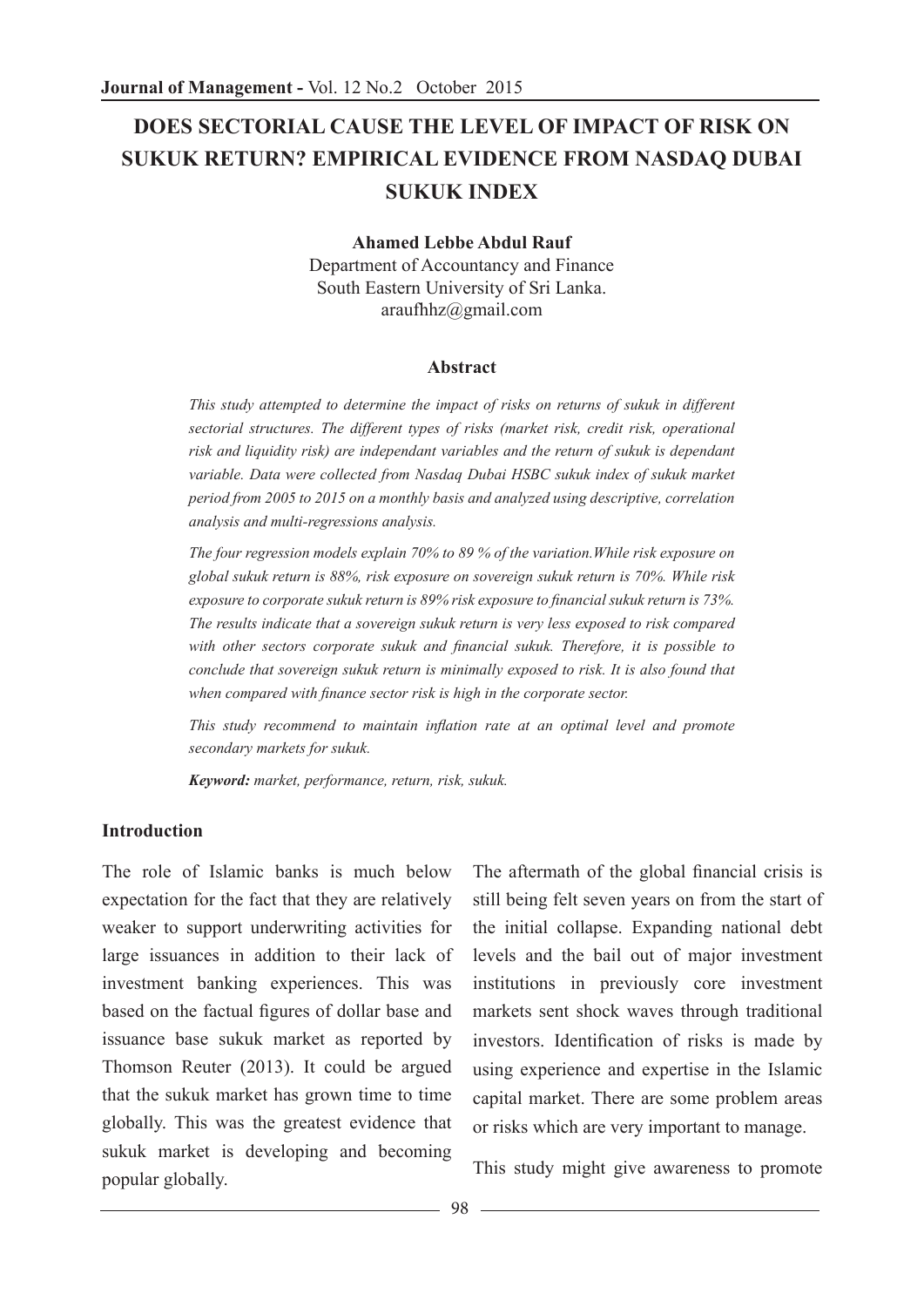sukuk issue among GCC and Malaysia. It is felt there is a need for universally applicable Shari'ah interpretation on sukuk issuance. It becomes clear now that the sukuk default in future restructuring will change the way sukuk are structured and marketed. A number of studies emphasized the market structure of sukuk. For instance, Al-Amine (2012) stated that with regard to default or mortgage. Sometimes, the assets are scattered in multiple jurisdictions.

Further, Al-Amine (2012) expresses that, another common issue related to the sukuk default is about documentation. When sukuk were first formulated seven years ago, they included provisions about what would happen in the event of default. When sukuk are documented as unsecured, they would be treated just as conventional bonds. Thus, the same legal solution can be sought as in the case of conventional bond issues. Without clear provisions, it is very much possible that multiple creditors claim on a company asset after a default.

On the other hand, the sale of many sukuk has been more secure than conventional bonds as they were asset based. In case of sukuk defaults, it would be exposed as to how the court interprets the legal documentation of the sukuk. The underlying issue here is whether the mortgage assets have been truly transferred to investors or not. The issue can be made more complicated with different Shari'ah scholars and lawyers interpreting the issues in different ways. Experts in the finance sector maintained

that most sukuk are structured as an asset based instrument, rather than assets backed securitization.

However, the scope of the study is limited many risks, whereas few risks are not incorporated in this present study. They are asset risks, legal risk, structure risk, regulatory risk country risks, counterpart risks, taxation risks, sector risks, default risk, equity price risk, and commodity risk. This study considered the mostly and widely used risks that have high impact in the sukuk market. Therefore, these variables have not been accounted to the model.

The key step towards better risk management is the identification of the risks involved, since it is impossible to think about hedging or managing those risks if they are not known. Alsayyed (2009) also stress that in order to increase sukuk returns, similar risk management method cannot be applied for all types of risks embedded in sukuk. Therefore, an appropriate method of risk management must be identified to various risk based on the seriousness of its impact on sukuk returns. Therefore, the magnitude of the relationship between each type of risks and return and the significant impact of each risk of the return of sukuk is essential.

Haral (2010) emphasized that identification of risks associated with the sukuk is the first and most important for the future development of the market concern and for managing it in a better way. While the conventional bonds are reported to be associated with many risks such as interest rate risk, reinvestment risks,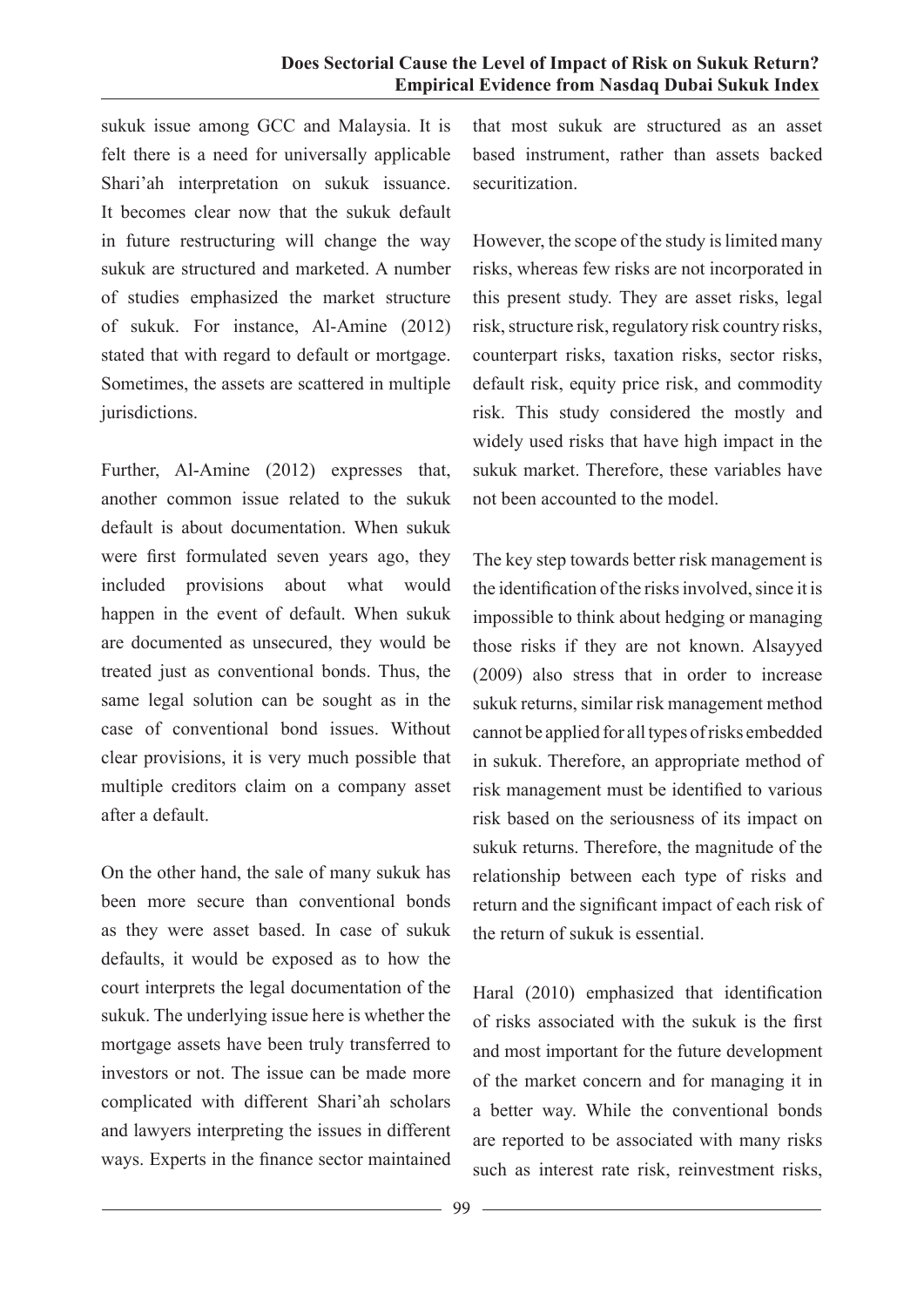call risks, default risk, and inflation risks. The novelty of sukuk inherently entails a higher exposure to a certain market and financial risks because sukuk structure is based on the Shari'ah compliance. Therefore, all the risk associated with conventional bonds are not analogous to the sukuk structure. But some special risks are also associated with sukuk return. Therefore, it is very much needed to identify the risks associated with sukuk and the significant impact of different types of risk associated with the return of sukuk from different sector.

### **Methodology**

The risks are identified from the literature presented in supportive empirical evidence. As such, market risk includes interest rate risk, inflation rate risk and the dollar rate risk. Operational risk includes consumer confidence risk and legal and Shari'ah compliance risk. Credit risk includes credit risk and maturity risk. Liquidity risk includes liquidity and reinvestment risk.

A model is employed to determine the excess return variability of the sukuk return index. The explanatory variables are libor 6-month certificate of deposit rate as  $\text{IRD}_t$ , consumer price index as CPI, U.S. dollar trade weighted index as DOR, consumer confidence rate index as CCI, higher quality rate index as HQR, maturity period rate index as MPR, size risk factor as SMB and reinvestment index as the reinvestment risk.

Return of sukuk data were collected from the secondary sources such as Nasdaq Dubai sukuk index and other independent risk factors are obtained from each country which are dominated by sukuk market period from January 2005 to December 2015 on Monthly basis. this purpose, firstly, the data were converted into average and variance. Second, logs are found for converting data. Third, ordinary least squares (OLS) analysis is applied for analyzing data.

# **Data Presentation, Analyses and Discussion of Findings**

This study first presents descriptive analyses which have been conducted using descriptive statistics mean and standard deviation for dependent variables into main data stream of Nasdaq Dubai sukuk index incorporates a global sectorial based index. Descriptive analysis of independent variables are also presented in this section.

As for the Nasdaq Dubai indices, as presented in Table 1, the mean values for ∆SKBIRf, ∆SUSIRf, ∆SUCIRf and ∆SUFIRf are 0.1248, 0.1139, 0.1251 and 0.1124 respectively, with the range of standard deviation between 0.0142 and 0.0216. Based on the above descriptive analysis, it is possible to conclude that over the period from 2005 to 2015, the average returns of sukuk have shown a considerable degree of variation.

The succeeding data that involve NASDAQ Dubai sukuk index are analyzed using correlation values. Table 2 presents the correlation between Nasdaq Dubai sukuk returns and risk variables. SKBI (global) has the correlation values of between -0.436 and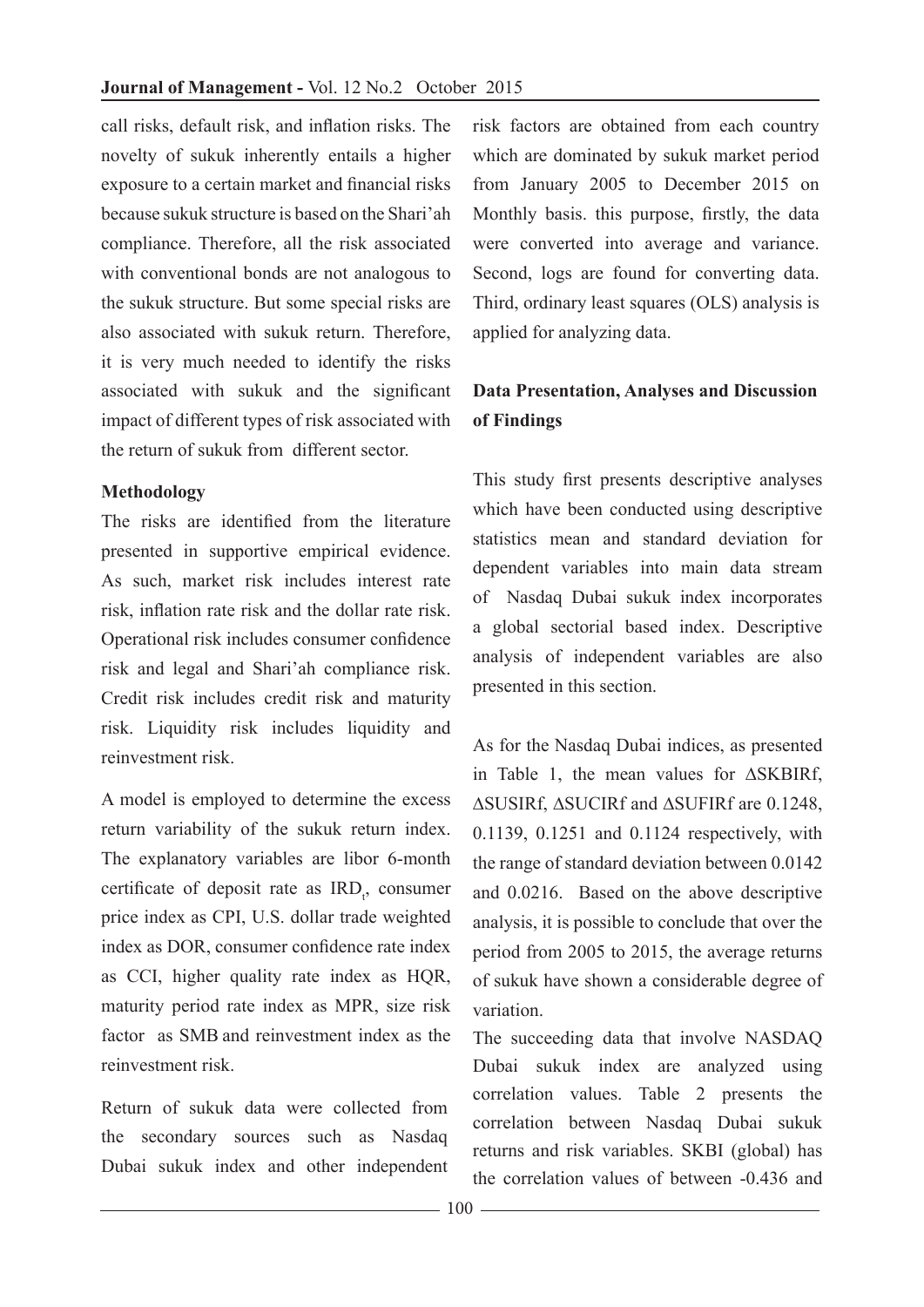| л.<br>Nasdaq DubaiSukuk Return | Dependent variable   | Mean   | <b>Standard</b><br><b>Deviation</b> | <b>Minimum</b> | <b>Maximum</b> |
|--------------------------------|----------------------|--------|-------------------------------------|----------------|----------------|
|                                | <b>ASKBIRf</b>       | 0.1248 | 0.0216                              | $-0.0714$      | 0.1622         |
| Global Sectorial               | <b>ASUSIRf</b>       | 0.1139 | 0.0193                              | $-0.0805$      | 0.1456         |
| <b>Risk Factor</b>             | <b>ASUCIRf</b>       | 0.1251 | 0.0211                              | $-0.0750$      | 0.1622         |
| Market Risk                    | <b>ASUFIRf</b>       | 0.1124 | 0.0142                              | $-0.0857$      | 0.1375         |
| <b>Operational Risk</b>        | Independent variable | Mean   | Std. Deviation                      | Minimum        | Maximum        |
| Credit Risk                    | ∆IRD                 | 0.0431 | 0.0111                              | $-0.0118$      | 0.0564         |
| liquidity Risk                 | $\triangle$ CPI      | 0.1089 | 0.0059                              | $-0.0989$      | 0.1200         |
|                                | $\triangle DOR$      | 0.0819 | 0.0046                              | $-0.0721$      | 0.0927         |
|                                | $\triangle CCI$      | 0.0985 | 0.0096                              | $-0.0749$      | 0.1140         |
|                                | $\triangle HQR$      | 0.1096 | 0.0078                              | $-0.0800$      | 0.1214         |
|                                | $\triangle MPR$      | 0.0965 | 0.0128                              | $-0.0500$      | 0.1170         |
|                                | $\triangle$ SMB      | 0.1198 | 0.0142                              | $-0.0989$      | 0.1444         |
|                                | <b>∆RIR</b>          | 0.1077 | 0.0117                              | $-0.0705$      | 0.1241         |

**Table 1 Descriptive Analysis for Nasdaq Dubai Sukuk Return as Dependent Variable**

*Number of obervations=132*

*Source: Analysis output*

0.891. SUSI (sovereign) has the correlation values of between -0.281 and 0.738. The correlation value of SUCI (corporate) varies between -0.440 to 0.0891. Correlation values

### **Regression Analyses**

This study categorizes the sukuk market as a Nasdaq sukuk index whice is incorporates global sectorial basis. These results are collectively presented in the OLS regression results. Data were screened to test the auto correlation,

of total returns of SUFI (financial) and its independentvariables vary between -0.312 and 0.811. According to Table 2, correlation values proved the strengths of the association between Nasdaq Dubai sukuk returns and their risk variables*.* Therefore, regressions are conducted with F and t statistics for testing the relationships between variables. Then, mechanisms for reaching research objectives are also outlined along with regression analyses.

**Table 2: Correlation between Nasdaq Dubai Sukuk Returns and Risk Variables** 

|                    | <b>ASKBI</b><br><b>RF</b> | <b>ASUSIRF</b> | <b>ASUCIRF</b> | <b>ASUFI</b><br><b>RF</b> | $\triangle$ IRD | $\triangle$ CPI | $\triangle DOR$ | $\triangle CCI$ | $\triangle MPR$ | $\triangle$ SMB | <b>AHQR</b> | ∆RIR         |
|--------------------|---------------------------|----------------|----------------|---------------------------|-----------------|-----------------|-----------------|-----------------|-----------------|-----------------|-------------|--------------|
| $\triangle$ SKBI   |                           |                |                |                           |                 |                 |                 |                 |                 |                 |             |              |
| RF<br>ASUSI        | $.800**$                  | $\mathbf{1}$   |                |                           |                 |                 |                 |                 |                 |                 |             |              |
| <b>RE</b><br>ASUCI | .995**                    | $.811***$      | 1              |                           |                 |                 |                 |                 |                 |                 |             |              |
| RF<br>ASUFI        | $.836**$                  | $.812**$       | $.841**$       | $\mathbf{1}$              |                 |                 |                 |                 |                 |                 |             |              |
| <b>RE<br/>AIRD</b> | .261**                    | .384**         | .253**         | $.215*$                   |                 |                 |                 |                 |                 |                 |             |              |
| $\triangle$ CPI    | .891**                    | .738**         | .891**         | $.811***$                 | .084            | $\mathbf{1}$    |                 |                 |                 |                 |             |              |
| <b>ADOR</b>        | $-436**$                  | $-.281**$      | $-.440**$      | $-.312**$                 | .064            | $-.335**$       | 1               |                 |                 |                 |             |              |
| $\triangle CCI$    | $.686**$                  | $.617**$       | $.701**$       | $.660**$                  | $-.014$         | $.734**$        | $-.191*$        | 1               |                 |                 |             |              |
| $\triangle MPR$    | $.877**$                  | .725**         | .879**         | $.810**$                  | .104            | .901**          | $-.451**$       | $.658**$        | $\mathbf{1}$    |                 |             |              |
| $\triangle$ SMB    | .591**                    | .587**         | $.603**$       | $.609**$                  | $.307**$        | .526**          | .003            | $.406**$        | 540**           | 1               |             |              |
| <b>AHQR</b>        | .859**                    | $.680**$       | $.861**$       | .750**                    | .021            | .873**          | $-0.465**$      | $.698**$        | $.854**$        | .509**          | 1           |              |
| $\triangle RIR$    | .239*                     | .382**         | .259**         | $.228*$                   | .555**          | .047            | $-.138$         | .118            | .090            | $.240*$         | .060        | $\mathbf{1}$ |

\*\* Correlation is significant at the 0.01 level (2-tailed).

\* Correlation is significant at the 0.05 level (2-tailed).

*Sourse: Ananlysis output*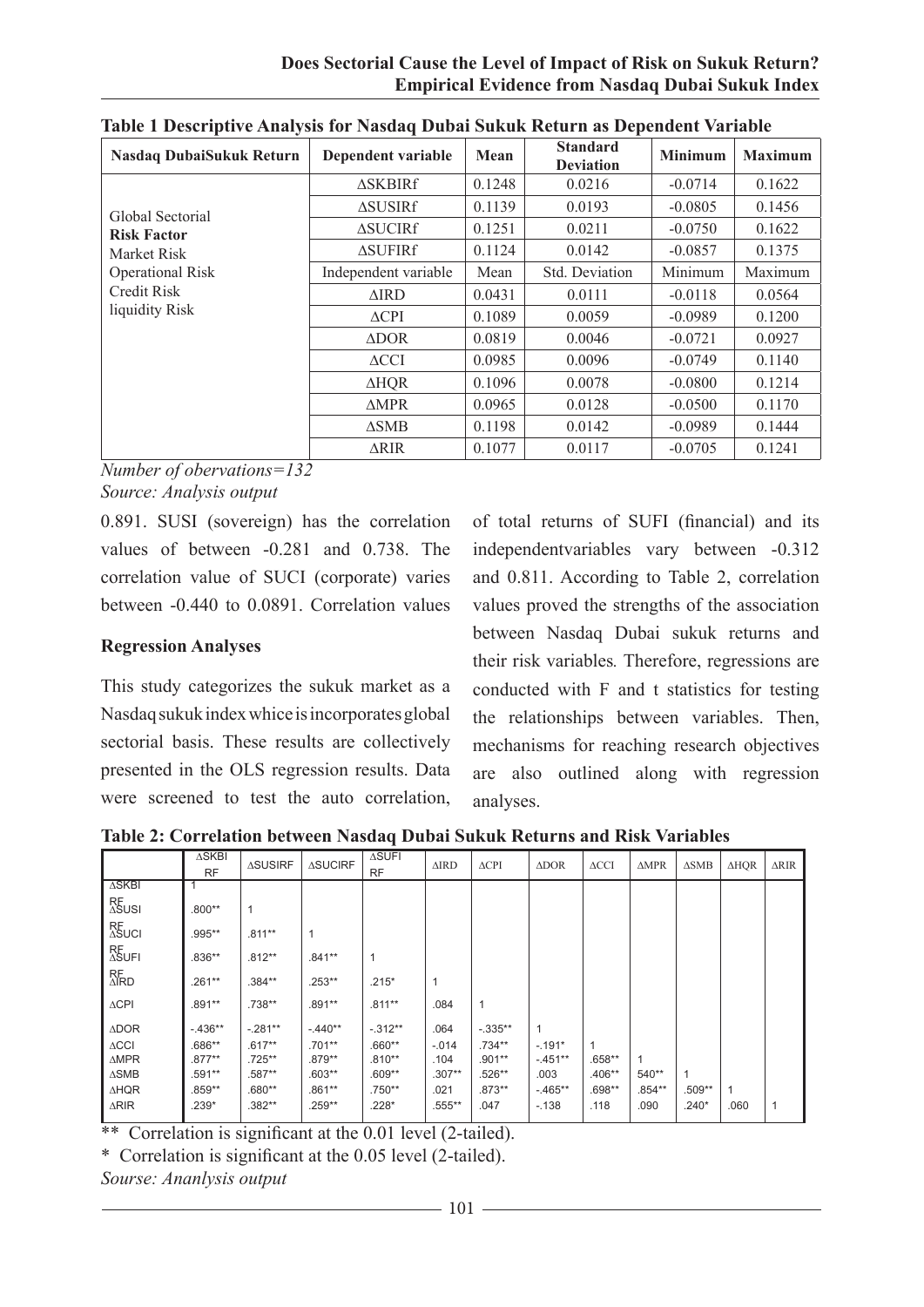multicollinearity and heteroscedasticity. The value of TOL varies between 0.123 and 0.600 and values of VIF varies between 1.668 and 8.139. These values reflect that there is no multicollinearity at all the sectors.

### **Returns of SKBI (Global) Sukuk**

 The value of Durbin-Watson (d) is 2.170 imply that data explain no auto correlation. Results of residual analysis white heteroscedasticity test have shown a p value of 0.796 which is more than 0.05. This ensures that the variance of the residual is constant. That means there is no heteroscedasticity issue in the data.

The results from the value of R, R square, and adjusted R square indicate that interest rate risk, inflation rate risk, dollar rate risk,

consumer confidence risk, maturity risk, credit risk, Shari'ah compliance risk and liquidity risk explain 88% to 94% of the variation on sukuk return. Unexplained variation ranges between 6% and 12%. ANOVA results reveal that value of F statistics is 102.527 which indicates that the model is significant at the 5% level and the variables taken in this study explain the model. Table 3 shows the OLS regression results.

Table 3: OLS Regression Results for SKBI (Global) Sukuk Returns and Its Related Independents

For SKBI (global) sukuk returns, DOR has the negative relationship with return. IRD, CPI, CCI, MPR, SMB, HQR and RIR have a positive relationship with return. Of these positive relationships, CPI occupies the highest

| Model                    |         | Coefficients | t        | Sig. | Multicollinearity |       |  |
|--------------------------|---------|--------------|----------|------|-------------------|-------|--|
|                          | B       | Std. Error   |          |      | TOL               | VIF   |  |
| Constant                 | $-.133$ | .028         | $-4.811$ | .000 |                   |       |  |
| <b>AIRD</b>              | .294    | .083         | 3.542    | .001 | .597              | 1.675 |  |
| $\triangle$ CPI          | 1.505   | .339         | 4.437    | .000 | .123              | 8.139 |  |
| $\triangle DOR$          | $-.568$ | .209         | $-2.723$ | .008 | .558              | 1.791 |  |
| $\triangle CCI$          | .157    | .117         | 1.338    | .184 | .402              | 2.485 |  |
| $\triangle MPR$          | .436    | .239         | 1.822    | .071 | .146              | 6.832 |  |
| $\triangle$ SMB          | .160    | .076         | 2.118    | .037 | .540              | 1.851 |  |
| $\overline{\text{AHQR}}$ | .305    | .120         | 2.548    | .012 | .176              | 5.690 |  |
| $\overline{\text{ARIR}}$ | .113    | .079         | 1.443    | .152 | .600              | 1.668 |  |
| R                        | .945    |              |          |      |                   |       |  |
| R Square                 | .892    |              |          |      |                   |       |  |
| <b>Adjusted R Square</b> | .884    |              |          |      |                   |       |  |
| $\overline{F}$           | 102.527 |              |          | .000 |                   |       |  |

*Number of Observation=132; Durbin-Watson (d) = 2.170 Source: Analysis output*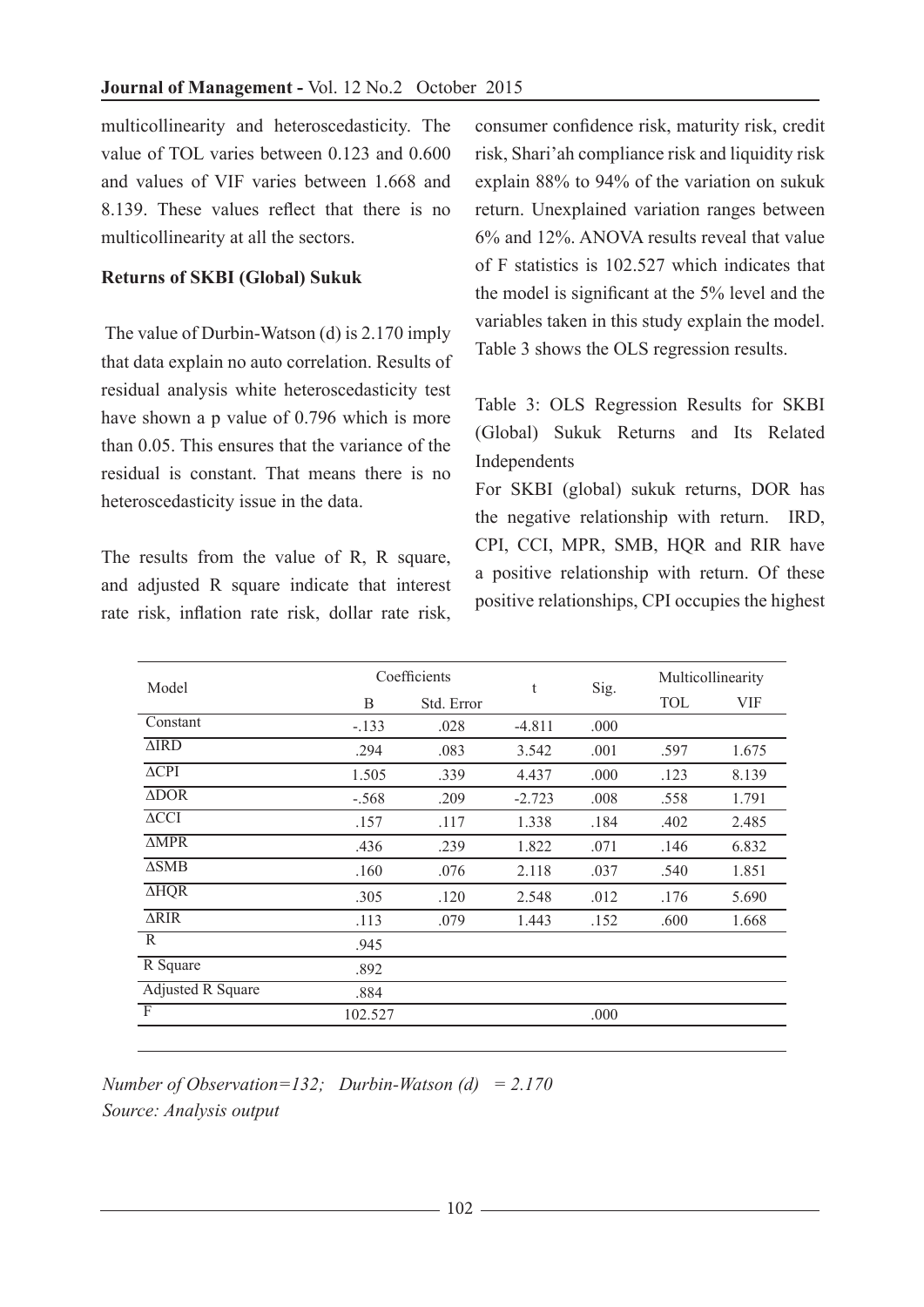positiveness with the return. RIR has the least positiveness with the return. However, the impact of IRD and CPI are significant at the 1% level, while, DOR, SMB and HQR are significant at the 5% level and MPR is significant at the 10% level.

According to the regression results with interest rate risk, inflation rate risk, dollar rate risk, maturity risk, credit risk and Shari'ah compliance risk impact SKBI (global) sukuk return significantly. The coefficients of variables vary among them. In the last decade, sukuk prices were mostly driven by global and regional events affecting the whole capital market. Plunge in sukuk prices is in line with the drop in prices of all other assets affected by the global financial crisis. Due to this interest rate risk, credit risk and inflation risk influence the total return. Investors eventually found reputable names with good return, until the Nakeel default pushed prices down again. Prices recovered with the Abu Dhabi government bail out that slowly returned investors' confidence in Dubai (Thompson Reuters, 2013).

#### **Returns of SUSI (Sovereign) Sukuk**

Data were screened for autocorrelation using Durbin-Watson (d) value which was found to be 2.139. This indicates data explain no autocorrelation. Since residual analysis white heteroscedasticity test results have a p value of 0.089 and it is more than 0.05 it is possible to say that the variance of the residual is constant. That means there is no heteroscedasticity issue in the data. Table 4 shows the coefficient values for the variables.

Table 4: OLS Regression Results for SUSI (Sovereign) Sukuk Returns and Its Related Independents

Regression results from the value of R, R square, and adjusted R square indicate that interest rate risk, inflation rate risk, dollar rate risk, consumer confidence risk, maturity risk, credit risk, Shari'ah compliance risk and liquidity risk explain 70% to 85% of the variation in sukuk return. Unexplained variation ranges between 15% and 30%. The value of F statistics is in ANOVA is 32.438. This indicates that the

|                            | Coefficients |            |          |      |      | Multicollinearity |
|----------------------------|--------------|------------|----------|------|------|-------------------|
| Model                      | B            | Std. Error | t        | Sig. | TOL  | VIF               |
| Constant                   | $-.139$      | .039       | $-3.518$ | .001 |      |                   |
| $\triangle$ IRD            | .349         | .119       | 2.935    | .004 | .597 | 1.675             |
| $\triangle$ CPI            | 1.093        | .485       | 2.255    | .026 | .123 | 8.139             |
| $\triangle DOR$            | $-.154$      | .298       | $-.518$  | .606 | .558 | 1.791             |
| $\overline{\triangle CCI}$ | .314         | .167       | 1.879    | .063 | .402 | 2.485             |
| <b>AMPR</b>                | .372         | .342       | 1.087    | .280 | .146 | 6.832             |
| $\triangle$ SMB            | .204         | .108       | 1.879    | .063 | .540 | 1.851             |
| $\overline{\text{AHQR}}$   | .062         | .171       | .363     | .717 | .176 | 5.690             |
| <b>ARIR</b>                | .301         | .112       | 2.684    | .009 | .600 | 1.668             |
| R                          | .851         |            |          |      |      |                   |
| R Square                   | .724         |            |          |      |      |                   |
| <b>Adjusted R Square</b>   | .702         |            |          |      |      |                   |
| F                          | 32.438       |            |          | .000 |      |                   |

*Number of Observation=132, Durbin-Watson (d)=2.139 Source: Analysis output*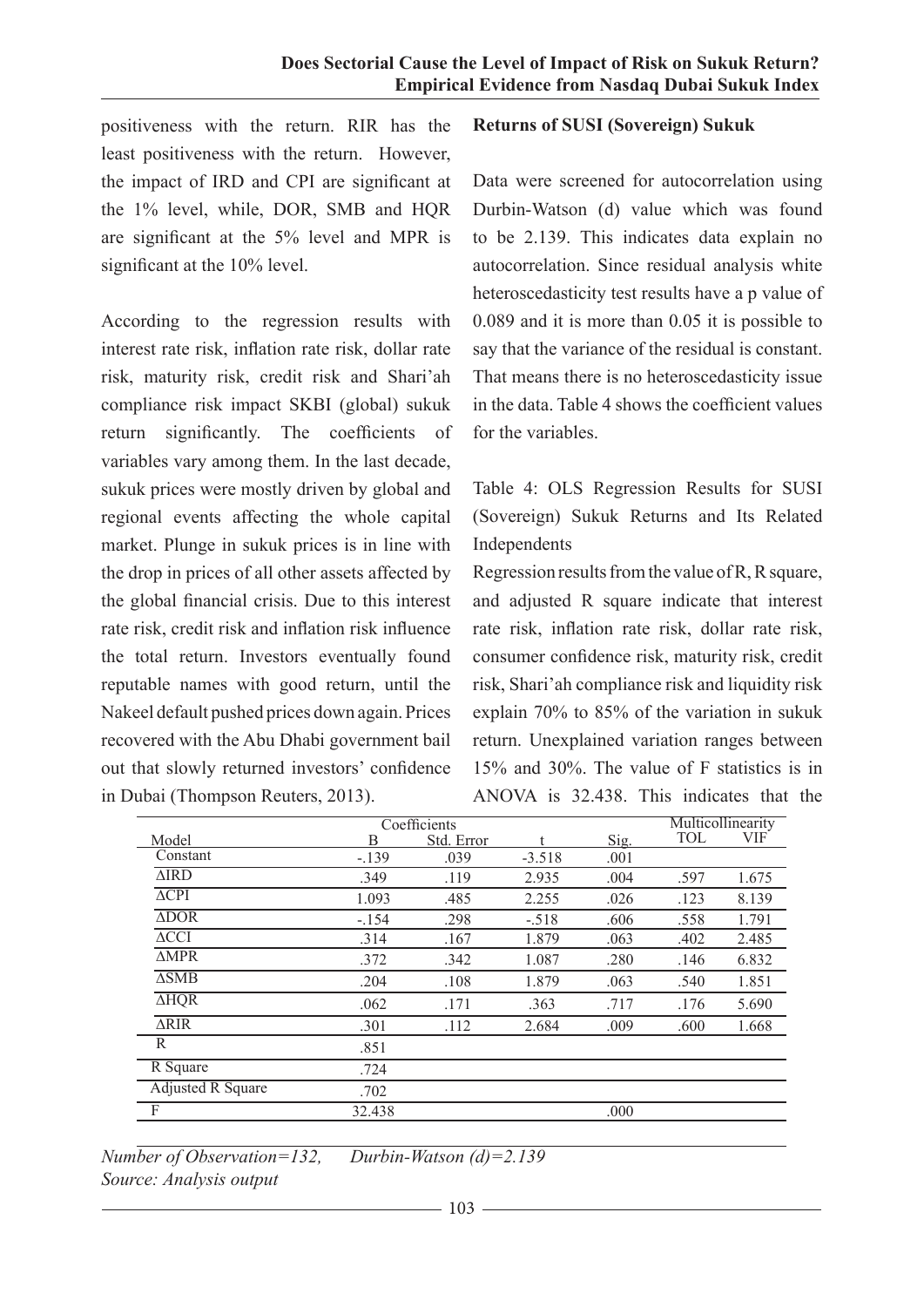model is significant at 5% and the variables taken in this study explain the model.

According to the results, the impact of IRD, CPI, and RIR are significant at the 5% level and CCI and SMB are significant at the 10% level. Results show that interest rate risk, inflation rate risk, consumer confident risk, credit risk and liquidity risk impact SUSI (sovereign) sukuk return significantly. The beta values vary among the variables. Most investors prefer the sovereign sukuk to avoid the credit risk. Sovereign became famous post Arab Spring. In a previous study carried by Thompson Reuters (2013), nearly 60 % of the investors prefer to invest in sovereign sukuk because investors prefer lower risk investment. The number of corporate sukuk issuances is higher than sovereign and quasi sovereign issuances. But, the value of corporate issuance is much lower than sovereign issuances. From the total global aggregate sukuk issues, 56% of issuances are sovereign remaining are quasi and corporate sovereigns. Government institutions have two third of market share despite 77% of market share during the last decade (Thompson Reuters, 2013).

### **Returns of SUCI (Corporate) Sukuk**

Data were screened for autocorrelation, multicollinearity and heteroscedasticity. The value of Durbin-Watson (d) is 2.140. Thus, data explain no autocorrelation. Results of residual analysis white heteroscedasticity test have shown a p value of 0.896 which is more than 0.05. This ensures that the variance of the residual is constant. That means there is no heteroscedasticity issue in the data.

Results from the value of R, R square and adjusted R square indicate that interest rate risk, inflation rate risk, dollar rate risk, consumer confidence risk, maturity risk, credit risk, Shari'ah compliance risk and liquidity risk explain 89% to 94% of the variation in sukuk return. Unexplained variation ranges between 06% and 11%. ANOVA results show that the value of F statistics is 112.782 which indicates that the model is significant at the 5% level and the variables taken in this study explain the model. Table 5 shows the coefficient values for developing the model.

Table 5: OLS Regression Results for SUCI (Corporate) Sukuk Returns and Its Related Independents

Similar results are found in SUCI (corporate) sukuk returns as at SKBI (global). Anyway, the impact of CPI is significant at the 1% level, while, IRD, DOR, SMB, HOR and RIR are significant at the 5% level and CCI and MPR are significant at the 10% level. According to the results interest rate risk, inflation rate risk, dollar rate risk, consumer confidence risk, maturity risk, credit risk, Shari'ah compliance risk and liquidity risk impact SUCI (corporate) sukuk return significantly. Coefficient value varies due to the following reasons that most of corporate sectors in the financial sectors were down due to the financial crisis. For instance, corporate sectors cannot afford the expectation of the investors. Further, 29% of the sukuk are corporate sukuk issuances when compared with government sovereign sukuk. There is a risk in adopting Shari'ah compliance. So, the investors have a lack of confidence on Shari'ah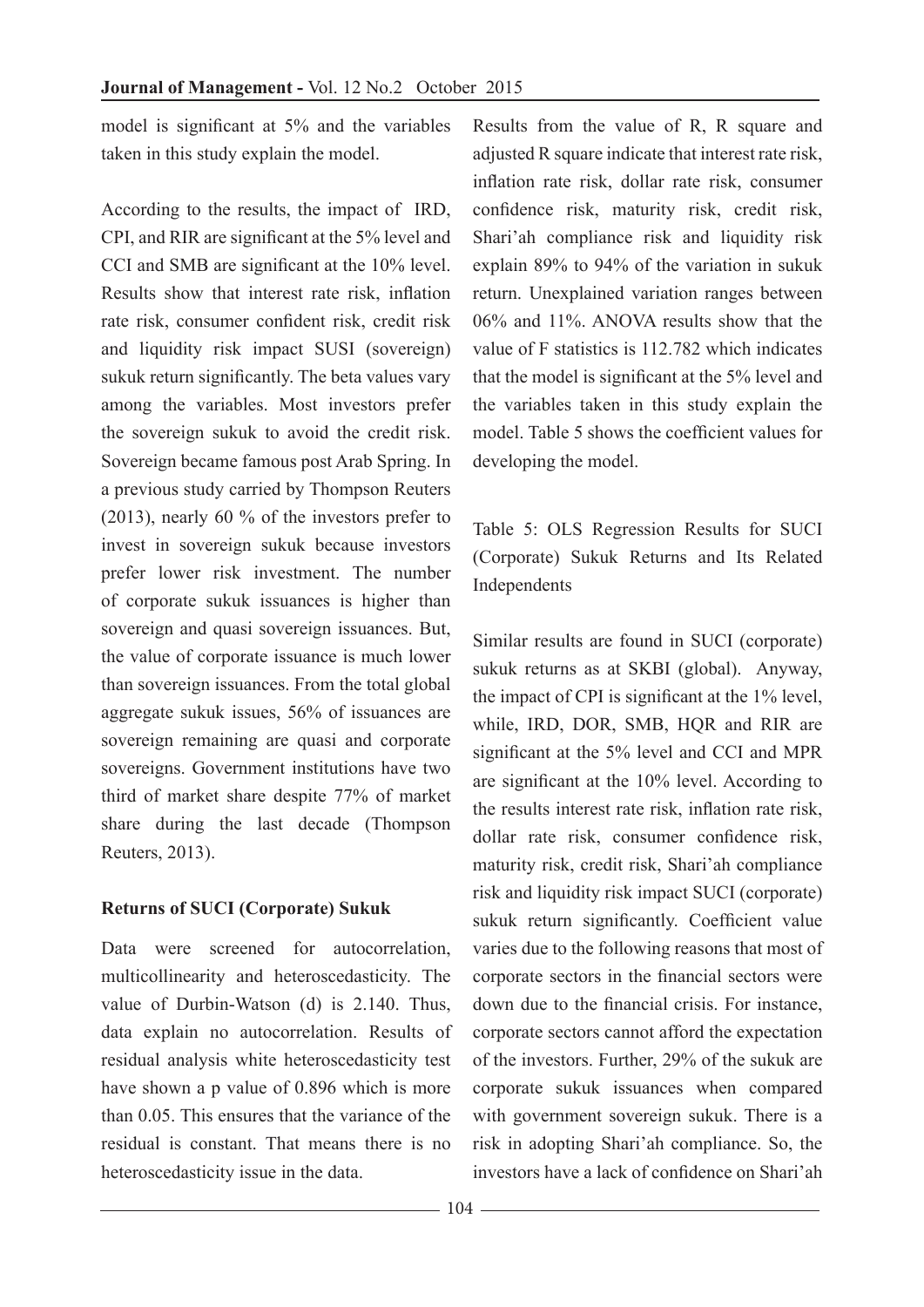|                            | Coefficients |            |          |      |      |       |  |
|----------------------------|--------------|------------|----------|------|------|-------|--|
| Model                      | B            | Std. Error | t        | Sig. | TOL  | VIF   |  |
| Constant                   | $-.127$      | .026       | $-4.920$ | .000 |      |       |  |
| <b>AIRD</b>                | .233         | .078       | 3.005    | .003 | .597 | 1.675 |  |
| $\overline{\triangle CPI}$ | 1.417        | .317       | 4.471    | .000 | .123 | 8.139 |  |
| $\overline{\triangle DOR}$ | $-.585$      | .195       | $-3.001$ | .003 | .558 | 1.791 |  |
| $\triangle CCI$            | .204         | .109       | 1.869    | .065 | .402 | 2.485 |  |
| $\overline{\triangle MPR}$ | .426         | .224       | 1.906    | .060 | .146 | 6.832 |  |
| $\overline{\triangle SMB}$ | .190         | .071       | 2.686    | .008 | .540 | 1.851 |  |
| $\overline{\triangle HQR}$ | .272         | .112       | 2.436    | .017 | .176 | 5.690 |  |
| $\overline{\text{ARIR}}$   | .163         | .073       | 2.219    | .029 | .600 | 1.668 |  |
| R                          | .949         |            |          |      |      |       |  |
| $\overline{R}$ Square      | .901         |            |          |      |      |       |  |
| <b>Adjusted R Square</b>   | .893         |            |          |      |      |       |  |
| $\overline{F}$             | 112.782      |            |          | .000 |      |       |  |

#### **Does Sectorial Cause the Level of Impact of Risk on Sukuk Return? Empirical Evidence from Nasdaq Dubai Sukuk Index**

*Number of Observation=132; Durbin-Watson (d)=2.140 Source: Analysis output*

## compliance (Thompson Reuters, 2013). **Returns of SUFI (Financial) Sukuk**

Data were screened for autocorrelation multicollinearity and heteroscedasticity. The value of Durbin-Watson (d) is 2.131. Thus, data explain no auto correlation. Results of residual analysis white heteroscedasticity test have shown a p value of 0.823 which is more than 0.05. This proves that the variance of the residual is constant. That denotes there is no heteroscedasticity issue in the data.

The results from the value of R, R square, and adjusted R square indicate that interest rate risk, inflation rate risk, dollar rate risk, consumer confidence risk, maturity risk, credit risk, Shari'ah compliance risk and liquidity risk explain 73% to 86% of the variation on sukuk return. Unexplained variation ranges between 14% and 27%. The value of F statistics in ANOVA is 37.098 which indicates that the model is significant at 5% and the variables taken in this study explain the model

is accepted. Table 6 presents OLS regression results for SUFI (financial) sukuk returns and its related independents.

Table 6: OLS Regression Results for SUFI (Financial) Sukuk Returns and Its Related Independents

Despite this result, the impact of CPI, MPR and SMB are significant at the 5% level, the remaining risks are not significant. The results of the regression reveal that inflation rate risk, maturity risk and credit risk impact SUFI (financial) sukuk return significantly. Once observing the beta values as indicated in coefficient table, values vary in varying ranges. Thompson Reuters, 2013 report that 12.5% of the sukuk market represents the financial sector. Nearly 300 issues account for the financial service sector. Most of the leading financial institutions and other banks such as Bank Negara Malaysia, CIMB, HSBC, Maybank, etc., issued and during the last decade, this was in boom. After the financial crisis, the financial sector has been affected a lot.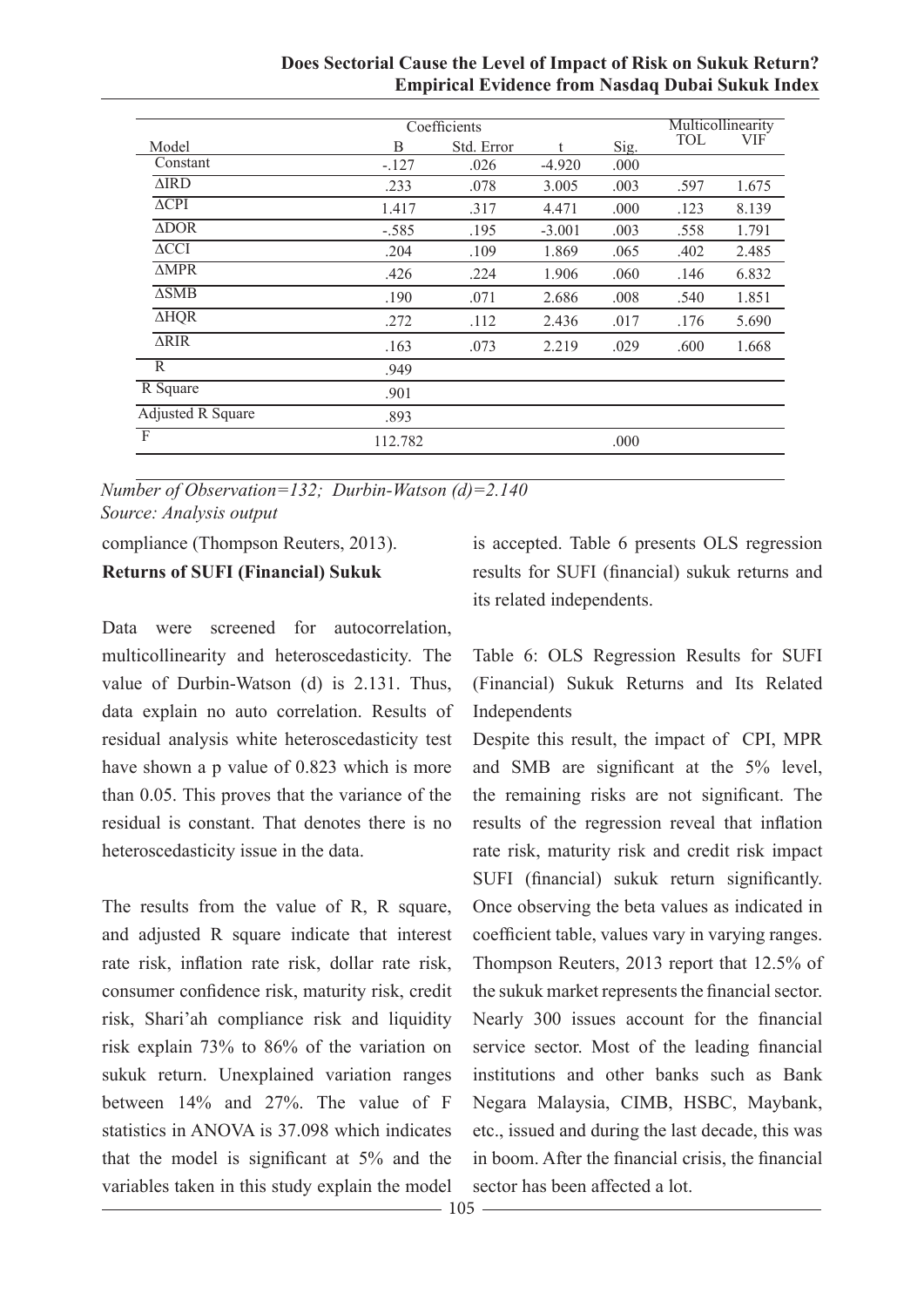|                            |         | Coefficients |          |      |      |       |  |
|----------------------------|---------|--------------|----------|------|------|-------|--|
| Model                      | B       | Std. Error   |          | Sig. | TOL  | VIF   |  |
| Constant                   | $-.078$ | .028         | $-2.818$ | .006 |      |       |  |
| <b>AIRD</b>                | .067    | .083         | .800     | .425 | .597 | 1.675 |  |
| $\overline{\triangle CPI}$ | .765    | .340         | 2.252    | .027 | .123 | 8.139 |  |
| $\overline{\triangle DOR}$ | $-.098$ | .209         | $-.467$  | .642 | .558 | 1.791 |  |
| $\overline{\triangle CCI}$ | .193    | .117         | 1.650    | .102 | .402 | 2.485 |  |
| $\triangle MPR$            | .556    | .240         | 2.319    | .022 | .146 | 6.832 |  |
| $\triangle$ SMB            | .202    | .076         | 2.659    | .009 | .540 | 1.851 |  |
| <b>AHQR</b>                | .003    | .120         | .022     | .982 | .176 | 5.690 |  |
| $\overline{\text{ARIR}}$   | .113    | .079         | 1.441    | .153 | .600 | 1.668 |  |
| R                          | .866    |              |          |      |      |       |  |
| $\overline{R}$ Square      | .750    |              |          |      |      |       |  |
| <b>Adjusted R Square</b>   | .730    |              |          |      |      |       |  |
| F                          | 37.098  |              |          | .000 |      |       |  |
|                            |         |              |          |      |      |       |  |

#### **Journal of Management -** Vol. 12 No.2 October 2015

*Number of Observation=132; Durbin-Watson (d) =2.131 Source: Analysis output*

#### **Conclusion and Recommentation**

This study analyzed sukuk market from several perspectives. All the perspectives and views confirm that regression models reveals sukuk return are exposed to market risk, operational risk, credit risk and liquidity risk. Since all significant values of all the models are less than 0.05, all the F statistics of these models prove that the models are significant at the 5% level and acceptable. The regression analyses of Nasdaq Dubai sectorial based sukuk return found four models explaining70% to 89 % of variation of risk impact on sukuk return. As such global sukuk return, sovereign sukuk return, corporate sukuk return, and financial sukuk returns are 88%, 70%, 89% and 73% exposed to risk respectively.

The analysis of global sectorial based results indicates that sovereign sukuk return is very less exposed to risk compared with other sectors corporate sukuk and finance sukuk. Therefore,

it is possible to conclude that sovereign sukuk return is minimally exposed to risk. It is also found that when corporate sector is compared with the finance sector, risk impact is high in the corporate sector. These results can be justified as explanatory power focuses more on credit risk and maturity risk. Empirical findings prove these findings.

This study suggest that on the bases of research findings inflation rate risk should be controlled at an optimal level for the benefit of macroeconomic stability. Further, most of the sukuk investors have enjoyed a reasonable fixed return for the last couple of years plus high capital gain due to heavy market demand. However, these investors are expected to face future interest rate risk once the global market recovers. Therefore, it is recommended that relevant government authorities of respective countries should maintain financial stability, liquidation, law enactment in favor of sukuk should be motivated periodically.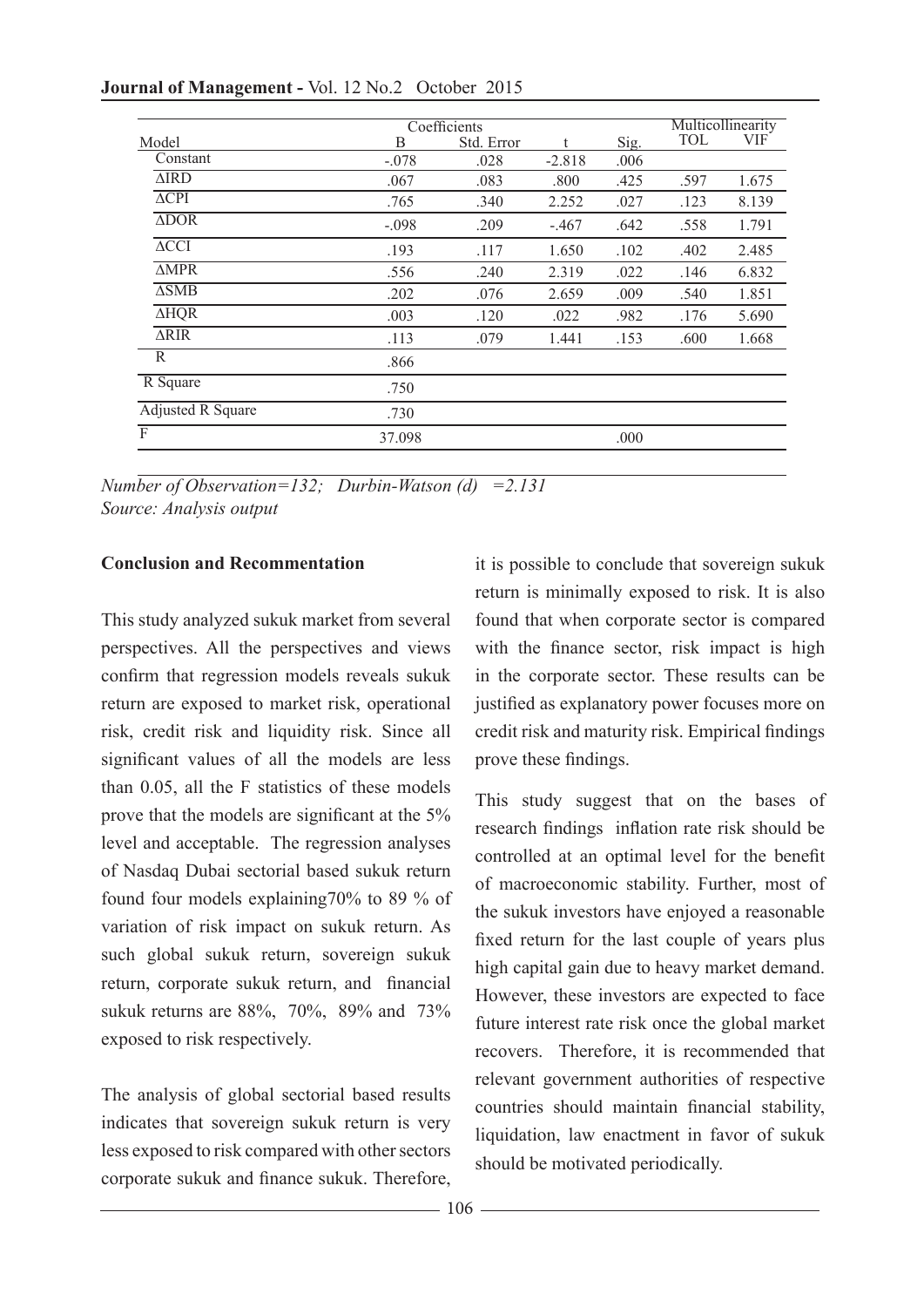### **References**

- AAOIFI. (2008). *The Accounting and Auditing Organization for Islamic Financial Institutions.* Retrieved on October 24, 2013, from http://www.aaoifi.com/
- Al-Amine, M. A. M. (2012). *Global sukuk and Islamic securitization market, financial engineering and product innovation*, Brill, Leiden, Boston, 343-373.
- Alawsat, A. (2008). The article originally appeared in Arabic, and excerpts from the article were translated by the staff of http:// www.memrieconomicblog.org/ www. qfinance.com
- Alsayyed, N. A (2009). Sukuk pricing strategies: risk assessment vs. shari'ah standards, A doctoral Dissertation*,* The global Unversity in Islamic finance (Inceif), Kuala Lumpur, Malaysia.
- Aziz, Z. A. (2007). The challenge for a global Islamic capital market: strategic development in Malaysia. Keynote address sukuk summit London. *BIS Review 74*, 1-4.
- Baeshen, F. S. (2009). What happens when sukuk default? *Islamic Finance News*, *6*, 48.
- Bheenick, B. B. (2012). What Explains the Credit Risk-Return Puzzle? Emawtee bissoondoyal-bheenick1and robert brooks, department of accounting and finance, Monash University, Retrieved on March 2, 2014 from www. mfsociety. org/.../1410957554-MFC2014-Bookletfor-Distribution.
- Cheema, A. M. (2010). Research analyst in Islamic banking and finance*.* University of Bedfordshire, England. Retrieved on October 24, 2013 from http://umu. diva-portal.org/smash/get/diva2:415709/ FULLTEXT01
- Dudley, N. (2004). Islamic Issues gain global appeal. Euromoney selected article from *Euromoney*, 11-14.
- Dudley, N. (2004). *Regional review: Middle East stock exchanges.* The handbook of world stock, derivatives & commodities exchanges 2004 edition, Retrieved on August 23, 2012 from http//www. exchange-handbook.co.uk/article
- Firooze, N. (2012). Managing uncertainty: sukuk from a secular investor's perspective, *Thomson Reuters Zawya sukuk perceptions and forecast study 2013, Islamic Finance Gateway.* Thomson Reuters.
- Friewald, N., Wagner, C., & Zechner, J. (2011). The cross-section of credit risk premia and equity returns, Retrieved on February 21, 2015, from: //josef. zechner@wu.ac.at
- Global Research. (2008). Sukuk a new dawn of Islamic finance era…strategy – sukuk. *GCC Global*. Retrieved on February 19, 2013 from www. cpifinancial.net
- Global Investment House. (2009). Sukuk suffer sinking sensation. Retrieved on February 20, 2013 from www.cpifinancial .net